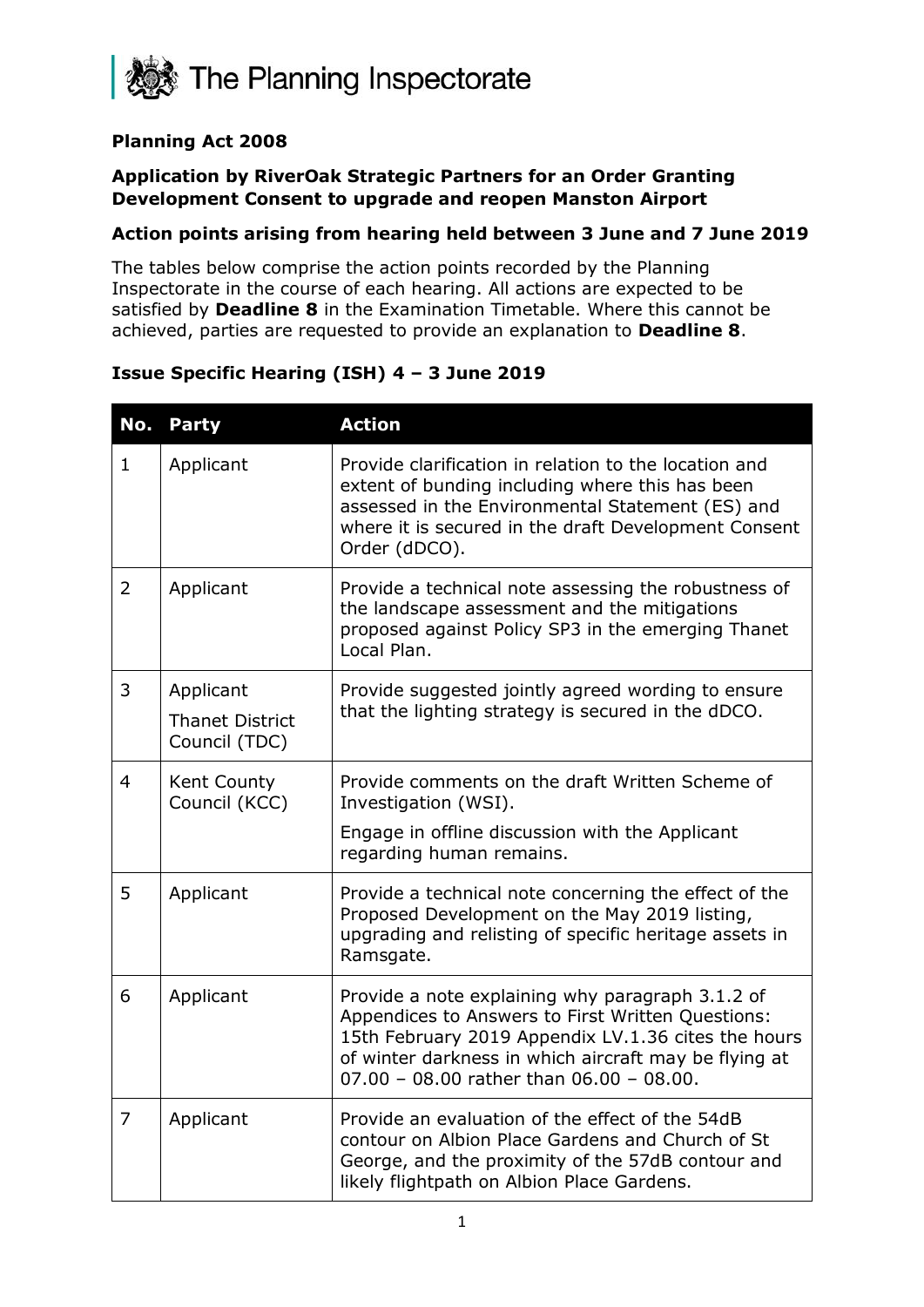

# **Compulsory Acquisition Hearing 2 – 4 June 2019**

| No. | <b>Party</b>                                           | <b>Action</b>                                                                                                                                                                                                                                                                                                                          |
|-----|--------------------------------------------------------|----------------------------------------------------------------------------------------------------------------------------------------------------------------------------------------------------------------------------------------------------------------------------------------------------------------------------------------|
| 8   | Stone Hill Park<br>Ltd (SHP)                           | Provide the email from HMRC setting out its<br>approach to undertaking due diligence on firms in<br>relation to the Business Investment Relief scheme.                                                                                                                                                                                 |
| 9   | Applicant                                              | Publish interim accounts to end of April or,<br>preferably, May 2019 (part year to supplement<br>previous year) for RiverOak Strategic Partners<br>Limited, RiverOak Fuels Limited, RiverOak<br>(Manston) Limited, Riveroak AL Limited, RiverOak<br>Operations Limited, RiverOak MSE Limited and<br>RiverOak Investments (UK) Limited. |
| 10  | Applicant                                              | Provide a note of evidence to support the statement<br>in the Applicant's response to F.3.3 that HLX<br>Nominees Limited falls under the review of the<br>regulator in Switzerland.                                                                                                                                                    |
| 11  | Applicant                                              | Provide an annotated global figure for the financial<br>value of all commitments and obligations whether<br>through a proposed s106 agreement or agreements<br>or any other means.                                                                                                                                                     |
| 12  | <b>SHP</b>                                             | Provide a note on the known price per tonne of<br>freight at UK airports, including consideration of<br>prices of integrators processing on or off site.                                                                                                                                                                               |
| 13  | Applicant                                              | Applicant to disclose 'all signed agreements' with<br>Aquila.                                                                                                                                                                                                                                                                          |
| 14  | Applicant<br>Defence<br>Infrastructure<br>Organisation | Provide a joint note on progress with negotiations<br>on the relocation of the High Resolution Direction<br>Finder (HRDF) including copies of plans showing<br>preferred site(s).                                                                                                                                                      |
| 15  | Applicant                                              | Provide an updated and more detailed business plan<br>and business model.                                                                                                                                                                                                                                                              |

#### **ISH5 – 5 June 2019 (morning)**

|     | No. Party  | Action                                                                                                                                                               |
|-----|------------|----------------------------------------------------------------------------------------------------------------------------------------------------------------------|
| -16 | <b>SHP</b> | Provide a copy of the Oxford report referenced<br>concerning use of indirect/ induced job ratio (as<br>referred to in the hearing with regards to Luton<br>Airport). |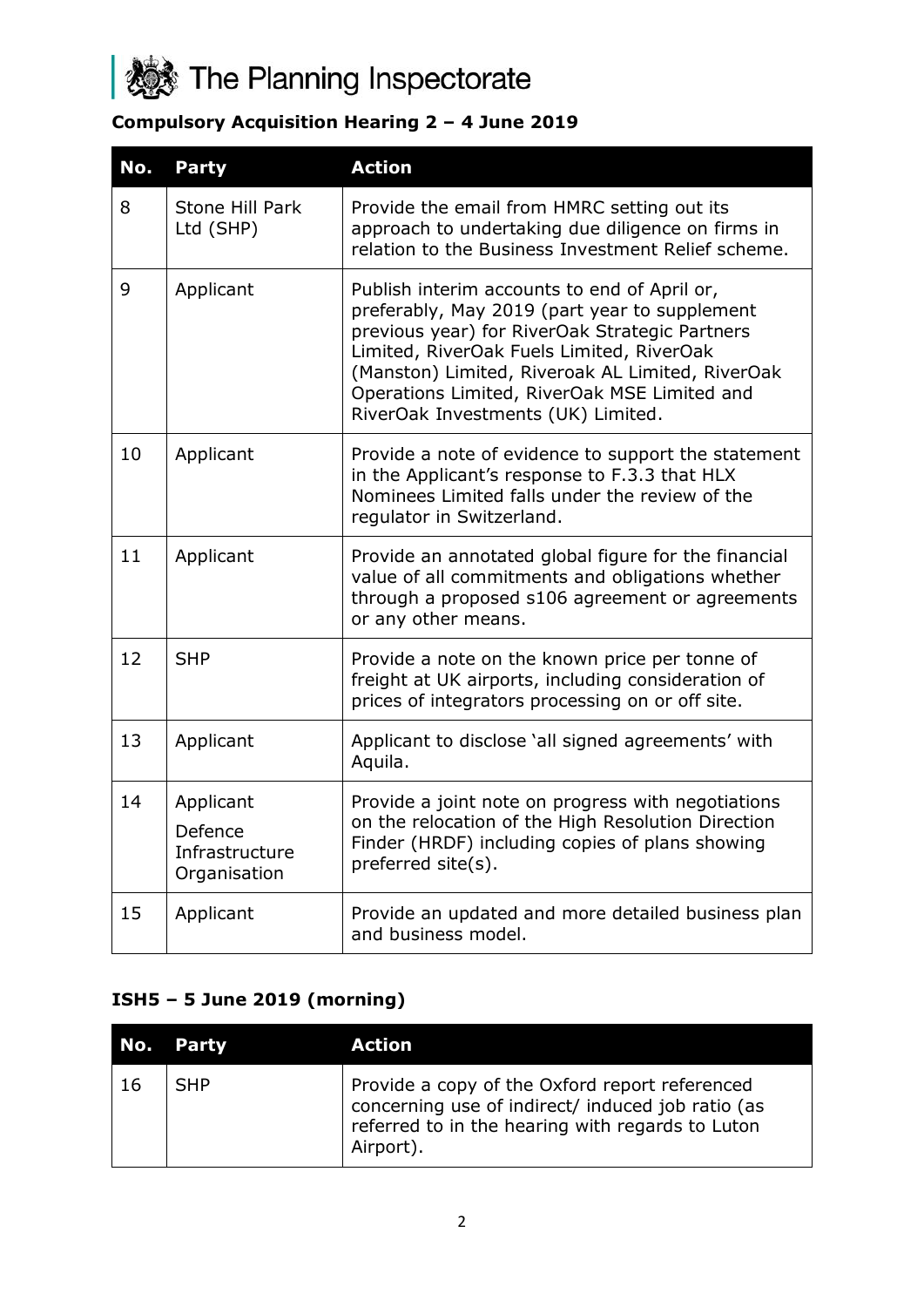# **参** The Planning Inspectorate

| 17 | Applicant        | Provide details of French aircraft MRO and recycling<br>operation referred to by Mr Cain as a comparator.    |
|----|------------------|--------------------------------------------------------------------------------------------------------------|
| 18 | Applicant<br>TDC | Applicant and TDC to discuss offline education,<br>training and skills provisions in draft s106 and<br>dDCO. |

# **ISH6 – 5 June 2019 (afternoon)**

| No. | <b>Party</b> | <b>Action</b>                                                                                                                                                                                                                                                                                                         |
|-----|--------------|-----------------------------------------------------------------------------------------------------------------------------------------------------------------------------------------------------------------------------------------------------------------------------------------------------------------------|
| 19  | Applicant    | Provide date secured input parameters for updated<br>air quality and noise assessments assessment and<br>confirm the basis for the fleet mix used in both<br>assessments.                                                                                                                                             |
| 20  | Applicant    | Provide input files for ES addendum KCC Strategic<br>Transport Model (date secured).                                                                                                                                                                                                                                  |
| 21  | Applicant    | Provide a list of UK airports applying the 60dB<br>(SOAEL).                                                                                                                                                                                                                                                           |
| 22  | Applicant    | Provide further information on financial effects of<br>adopting a 60dB (SOAEL) as the basis for the<br>insulation, ventilation and relocation schemes in the<br>draft Noise Mitigation Plan.                                                                                                                          |
| 23  | Applicant    | Provide further clarification of the intended<br>application of the community compensation fund<br>including in relation to insulation and ventilation<br>schemes for schools and other community facilities.<br>Show where the allocation of funding for the<br>community fund is allowed for in estimates of costs. |
| 24  | Applicant    | Provide a note showing the implications of<br>Requirement 21(2) on the stated noise quota<br>between 23.00 and 07.00 including estimates of the<br>translation of this noise quota into a number or<br>range of numbers of ATMs.                                                                                      |
| 25  | Applicant    | Provide a note on the apparent uncertainty over the<br>effectiveness of noise insulation and ventilation<br>schemes for the residential caravan park at<br>Smugglers Leap in terms of mitigation being<br>brought forward to year 6 (earliest LSAE) and<br>consideration of further proposals.                        |
| 26  | Applicant    | Provide Cogent Land LLP with the detailed noise<br>assessment outputs for the proposed Manston<br>Green development.                                                                                                                                                                                                  |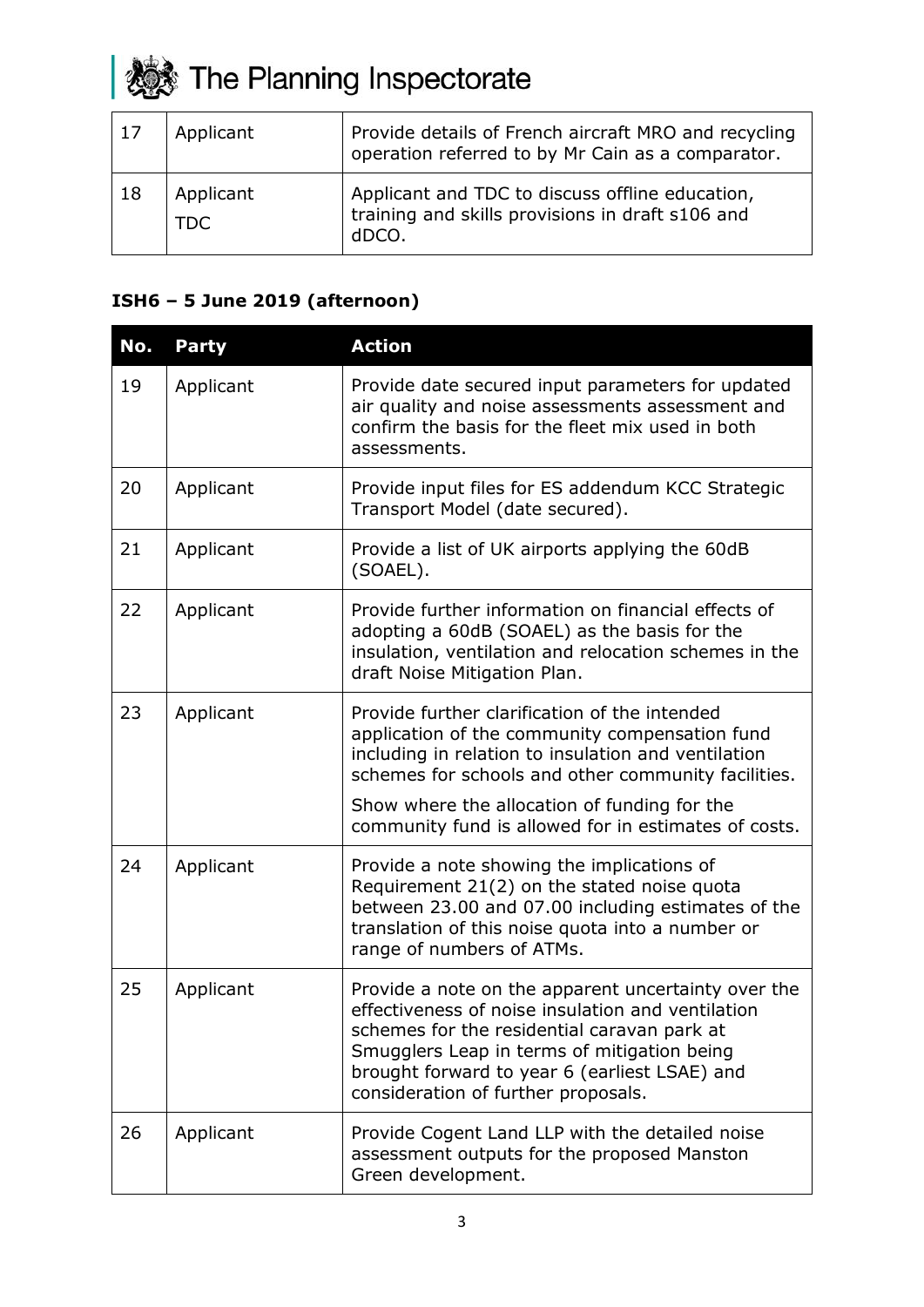

|    |                                     | Provide Cogent Land LLP with a location map of the<br>proposed alternative HRDF site(s) at a suitable<br>scale showing the relevant safeguarding zones. |
|----|-------------------------------------|---------------------------------------------------------------------------------------------------------------------------------------------------------|
| 27 | Applicant                           | Provide an evidenced response to:                                                                                                                       |
|    |                                     | a) Five10Twelve noise contour modelling<br>undertaken by the Civil Aviation Authority<br>$(CAA)$ ; and                                                  |
|    |                                     | b) No Night Flight noise contour modelling<br>undertaken by CAA.                                                                                        |
| 28 | Applicant<br>Natural England<br>TDC | Provide an update on discussions to be provided for<br>bird mitigation.                                                                                 |

### **ISH7 – 6 June 2019**

| No. | <b>Party</b> | <b>Action</b>                                                                                                                                                                                                      |
|-----|--------------|--------------------------------------------------------------------------------------------------------------------------------------------------------------------------------------------------------------------|
| 29  | Applicant    | All information provided by the Applicant to the<br>Planning Inspectorate to be copied into KCC and<br>Highways England.                                                                                           |
| 30  | Applicant    | Note on where the figure of 58 vehicle movements<br>(30% of 193) in response to Third Written Question<br>TR.3.20 ii) for trip generation in the am peak has<br>been derived.                                      |
| 31  | Applicant    | Provide a note on sensitivity testing of junctions<br>with additional passenger traffic in am peak (based<br>on a reasonable worst case).                                                                          |
| 32  | Applicant    | Provide a note considering proportional impacts of<br>extended study area to take into account vehicle<br>movements leaving/ entering the study area at<br>A299 Thanet Way at St Nicholas at Wade and the<br>A256. |
|     |              | Also, consideration of any impact this might have<br>on study area of original Transport Assessment<br>$(TA)$ .                                                                                                    |
|     |              | The Examining Authority (ExA) notes that the<br>Applicant agreed to convert percentages to vehicle<br>numbers at Highways England's request.                                                                       |
| 33  | Applicant    | Provide a note on the propensity for, and potential<br>impacts of, clustering on HGV movements.                                                                                                                    |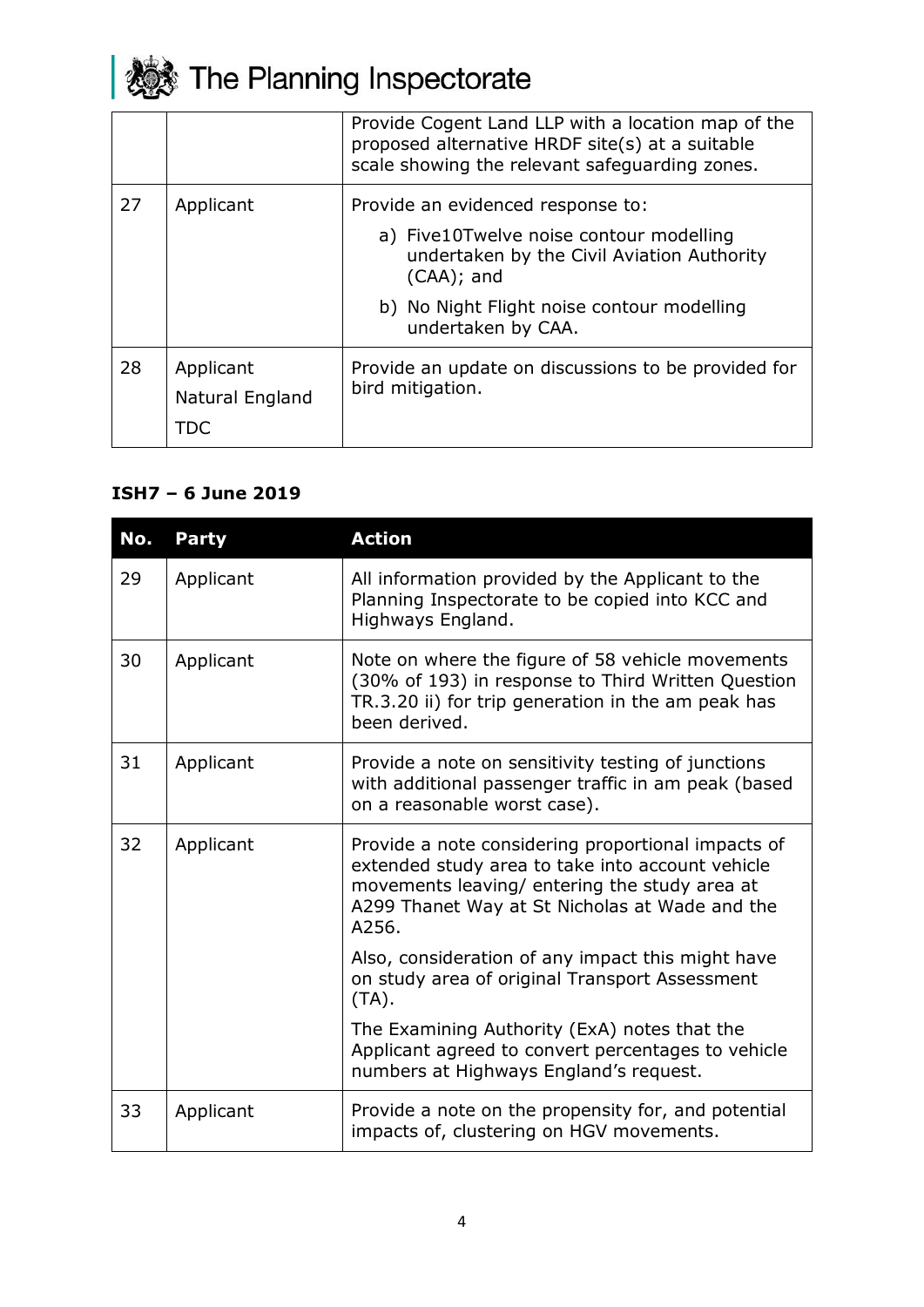

| 34 | Applicant               | Provide a HGV strategy, including routing plans,<br>restrictions on timings (such as peak hour caps),<br>methods of ensuring compliance and enforcement.                                                                                                    |
|----|-------------------------|-------------------------------------------------------------------------------------------------------------------------------------------------------------------------------------------------------------------------------------------------------------|
| 35 | Applicant               | Respond to Highways England's suggestion for<br>Travel Plan.                                                                                                                                                                                                |
| 36 | Applicant               | Provide a note setting out reasons why the<br>proposed Manston-Haine link road cannot transect<br>the Northern Grass Area.                                                                                                                                  |
| 37 | Applicant               | a) Justify why mitigation and other<br>commitments contained in the draft s106 at<br>should be not be included in the dDCO; or                                                                                                                              |
|    |                         | b) draft an Article and/ or Requirement to<br>secure s106 matters.                                                                                                                                                                                          |
| 38 | Applicant               | Provide a note on any implications for safeguarding<br>a wider corridor for the proposed Manston-Haine<br>link road (to allow for KCC mitigation) - particularly<br>but not solely with reference to the radar<br>safeguarding zone.                        |
| 39 | Applicant<br><b>KCC</b> | Provide an update on negotiations in relation to the<br>draft s106 and on the matters to be included in it.                                                                                                                                                 |
|    |                         | Consider the insertion of a clause to make sure<br>mitigation is delivered when needed and for<br>purposes related directly to the scheme.                                                                                                                  |
| 40 | <b>KCC</b>              | Provide a legal opinion on whether permitted<br>development rights apply to all or some of the<br>proposed junction improvements, if such<br>development is associated with EIA development.                                                                |
| 41 | Applicant               | Provide full details of other NSIP schemes where<br>off-site highway improvements have been secured<br>by (a) s106 and (b) s278 agreements, or both.                                                                                                        |
| 42 | Applicant               | Provide a note showing how the contributions for<br>each junction set out in the draft s106 agreement<br>have been calculated and their timings established.<br>Indicate whether the costing estimates have been<br>agreed with KCC.                        |
| 43 | Applicant               | Provide a technical note on the effects that changes<br>made in the revised TA methodology (in terms of<br>modal split (shared taxi) and the timing of<br>passenger arrivals before flights) would have on the<br>modelling and results in the original TA. |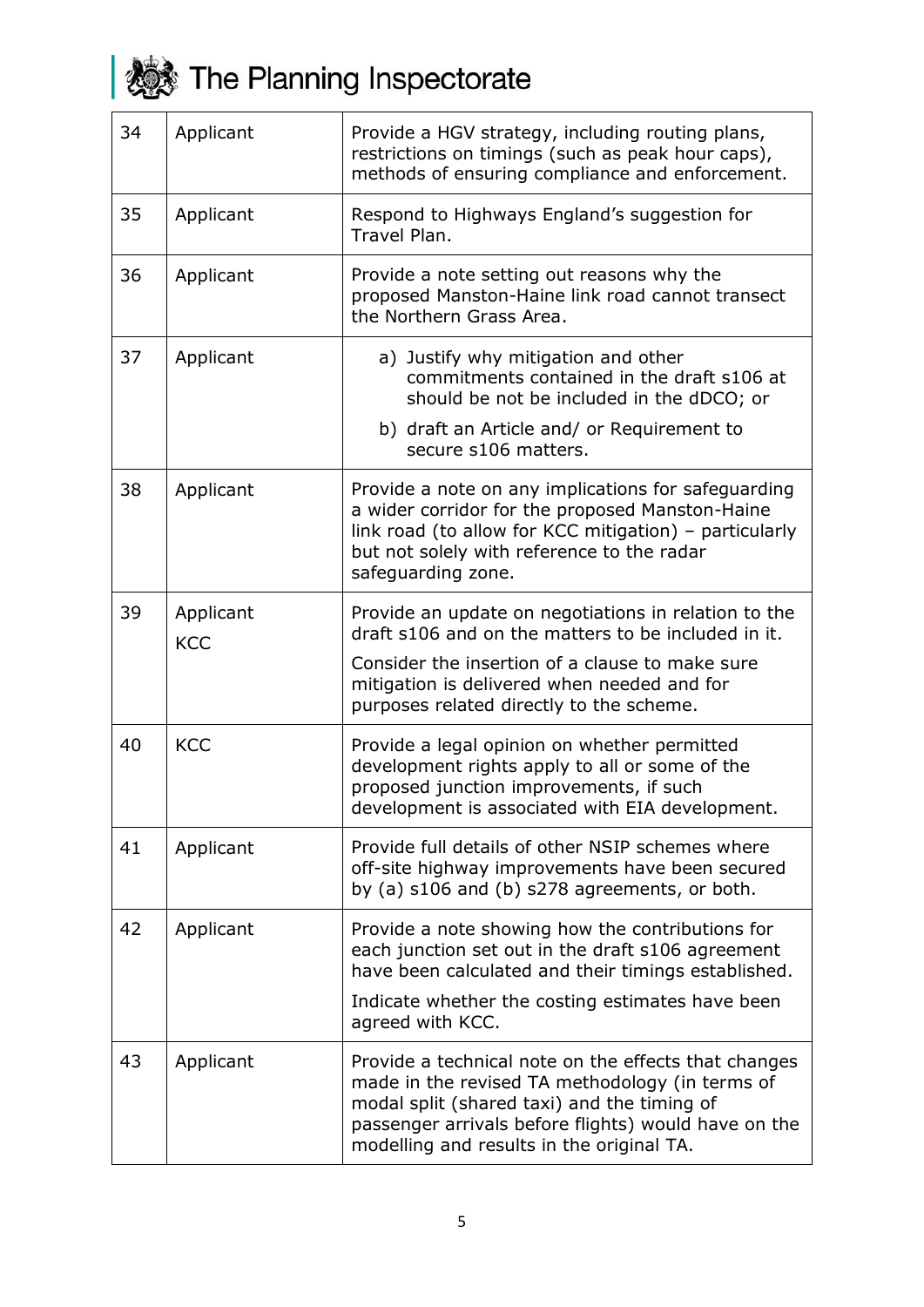

**おき The Planning Inspectorate** 

| 44 | Applicant               | Submit Stage 1 Road Safety Audits and design<br>responses for junction improvement schemes that<br>were needed in the original TA, but not the revised<br>TA.                                                                                                                                                                                                     |
|----|-------------------------|-------------------------------------------------------------------------------------------------------------------------------------------------------------------------------------------------------------------------------------------------------------------------------------------------------------------------------------------------------------------|
| 45 | Applicant<br><b>KCC</b> | Provide a note on the intended locations of<br>emergency accesses and how these might be<br>appropriately secured at this stage of the<br>examination.                                                                                                                                                                                                            |
| 46 | Applicant               | Provide a note on the possible need for<br>improvements to pedestrian pavements and<br>footpaths in Manston Village to increase pedestrian<br>accessibility to the airport and to address any safely<br>issues arising from increased traffic flows including<br>with reference to PRoW TR10.                                                                     |
| 47 | Applicant               | Provide a note on current considerations of whether<br>to provide bus service for staff or to contribute to<br>an existing service. Provide financial contribution<br>figures in draft s106 agreement.                                                                                                                                                            |
| 48 | Applicant               | Clarify if the REAC is the appropriate place to secure<br>a shuttle bus service and other public transport<br>measures.                                                                                                                                                                                                                                           |
| 49 | Applicant               | Review the commitments in Framework Travel Plan<br>(provide more details of commitments and targets).                                                                                                                                                                                                                                                             |
| 50 | Applicant               | Provide a note about the Car Park Management<br>Strategy, in relation to apparent overprovisions in<br>parking spaces considering number of passenger<br>flights proposed - include a parking compliance<br>strategy, and consideration of any implications for<br>Compulsory Acquisition, including the possible use<br>of this area as a construction compound. |
|    |                         | Set out details of passenger mode share<br>assumptions applied and their alignment with those<br>applied in the TA.                                                                                                                                                                                                                                               |
| 51 | Applicant               | Include a parking controls review mechanism in any<br>updated s106 agreement and show how it will be<br>secured in the dDCO.                                                                                                                                                                                                                                      |
| 52 | Applicant               | Include a 'Blue Badge' parking strategy in car<br>parking strategy and arrangements for monitoring<br>of such parking.                                                                                                                                                                                                                                            |